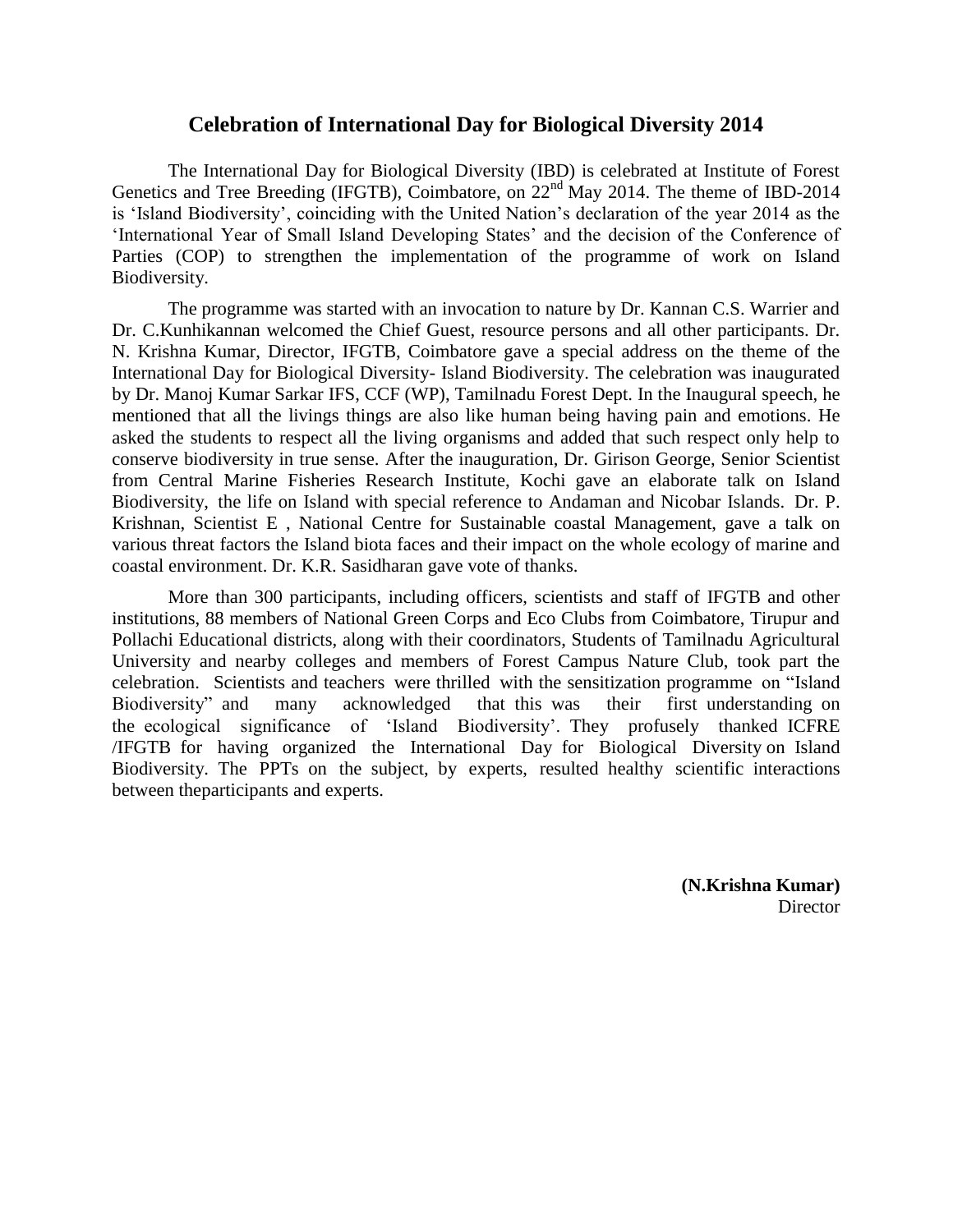

Inauguration and welcoming Dr. Manoj Kumar Sarkar, IFS (CCF, Working Plan, Tamil Nadu) the Chief Guest



Special Address by Dr. N. Krishna Kumar IFS, Director, IFGTB



Inaugural Address by Dr. Manoj Kumar Sarkar, IFS, Chief Guest